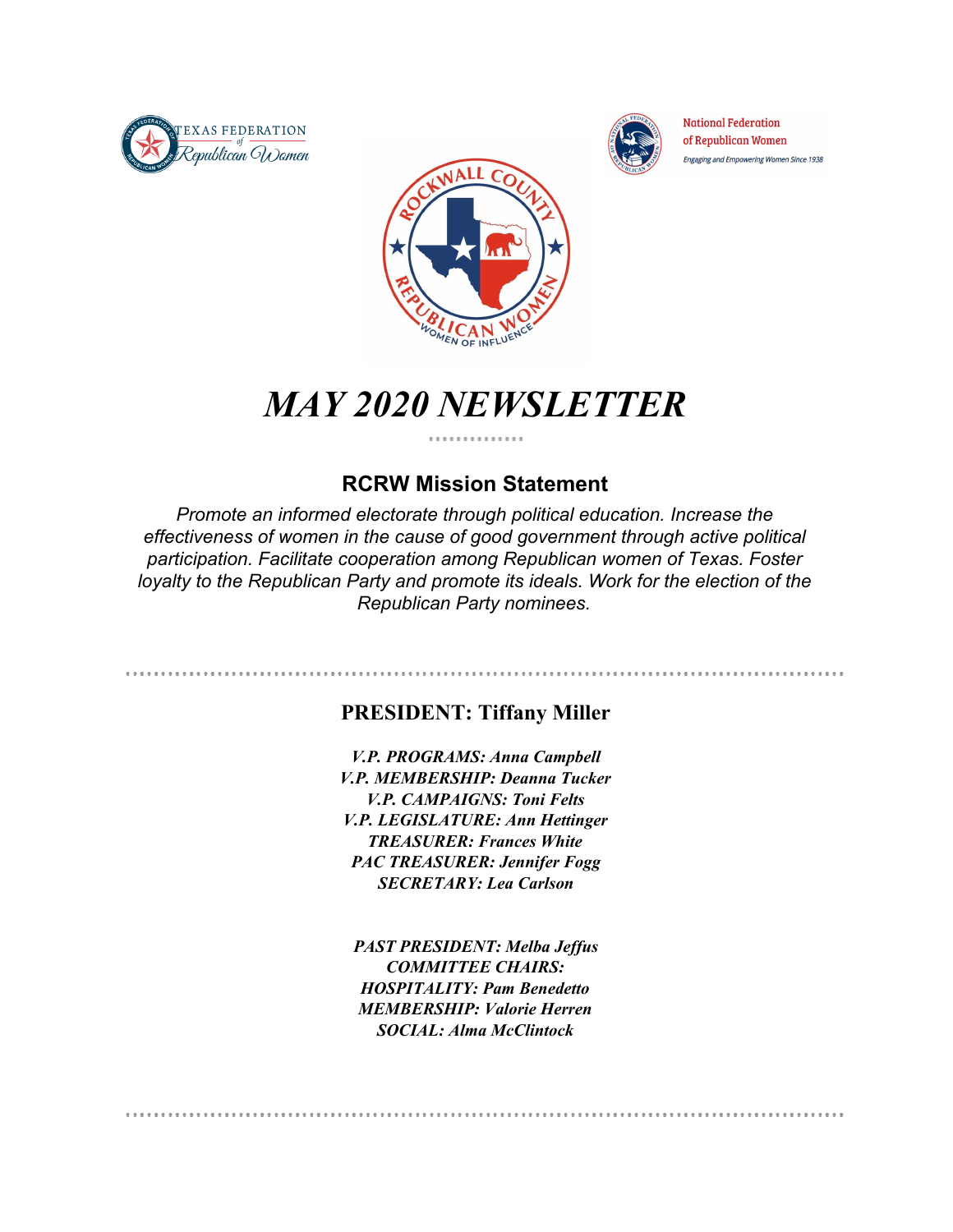### *FROM THE PRESIDENT*



Rockwall is Open! While there are still some restrictions in place, and various businesses have adopted their own rules for distancing, please remember this transition time to a "new normal" is still very difficult for some in our community. Please respect those persons and their needs during this adjustment period.

Thank you to everyone who participated in our Spring Flower Fundraiser. Our fundraising total will be provided in the June newsletter.

I am so thankful that we were able to have our May Happy Hour. Thank you to everyone who attended and to The Roundabout for

supporting RCRW!

It is hard to believe our last General Meeting was in January. I cannot wait to see everyone at our June General Meeting. Guest speaker information is provided below, and we will announce the location soon.

Looking forward to seeing you soon,

*Tiffany L. Miller, RCRW President* 972-977-3321 Tiff\_miller@hotmail.com

### *PROGRAMS*



We are so excited, **we will be having a June General Meeting!** Our guest speaker is Keenan Williams, Entrepreneur, Motivational Speaker and Special Interest

Director for the Trump Campaign. We are also excited to have Sid Miller, Texas

Agriculture Commissioner join us that same evening along with a few other elected State officials.

As soon as we have confirmed our meeting location we will let you know.

*Anna Campbell, Vice President, Programs*

READ MORE ON FACEBOOK PAGE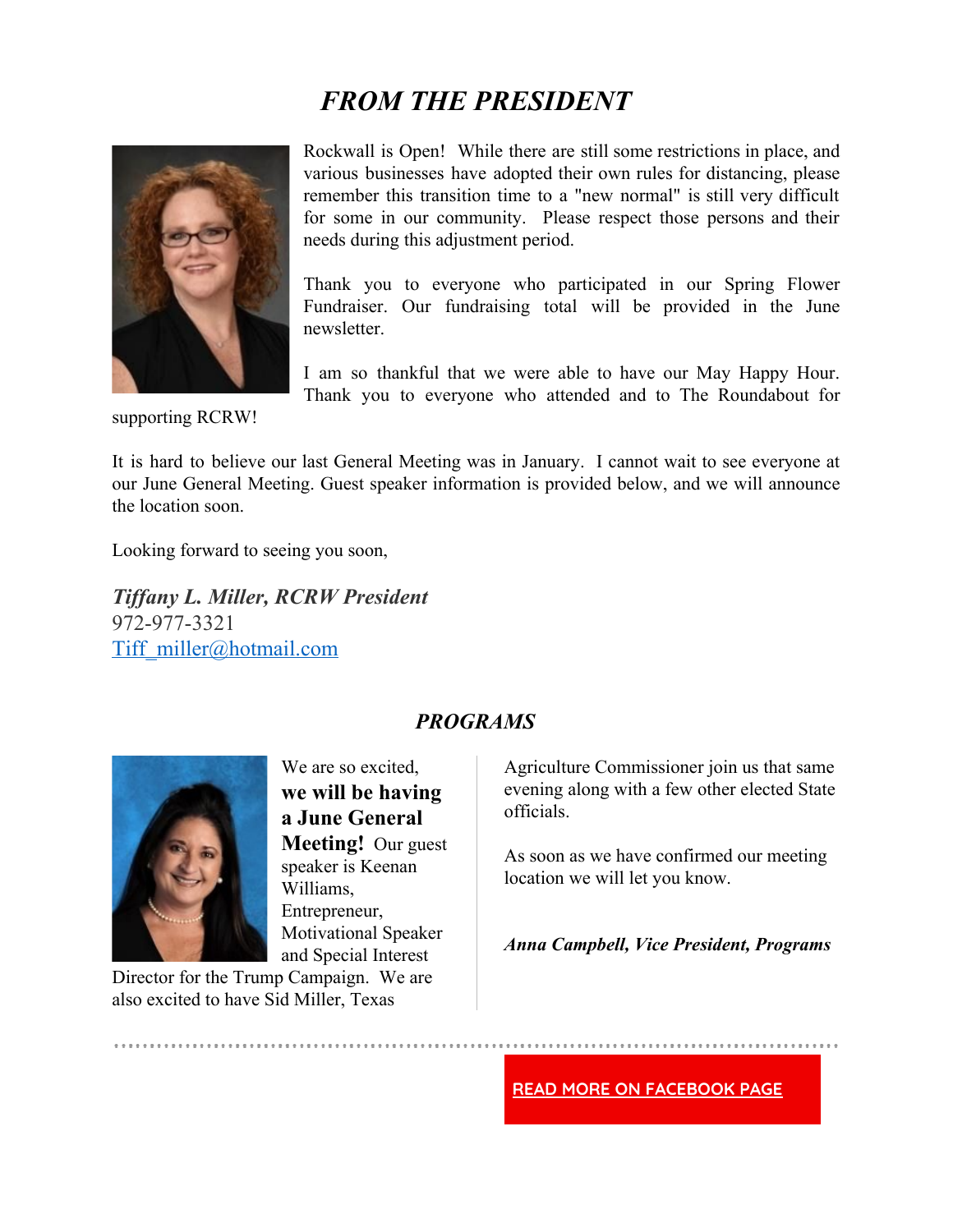### *MEMBERSHIP REPORT*



Our Membership Count as of April 30, 2020 is as follows:

Active Members: 110 Associate Members: 31 Honorary Members: 3 Total Members: 144

Thank you all who renewed your membership during this time when we have not been able to have our general meetings. If you have not renewed your membership you may go to our website www.rcrw.org for an application and mail it with your payment to:

Rockwall County Republican Women P.O. Box 1354 Rockwall, Texas 75087

As a reminder, all proceeds from Associate Member's dues stay right here in our club.

*Deanna Tucker, Vice President of Membership*

### *TREASURER'S REPORT*

.



As of April 30, 2020 Balance forward \$ 22,344.33 Income \$ 240.00 Expenses \$ 2,500.00 Grand Total \$20,084.33 Scholarship  $$6,597.64$ Working total \$ 13,476.69

*Frances White, Treasurer*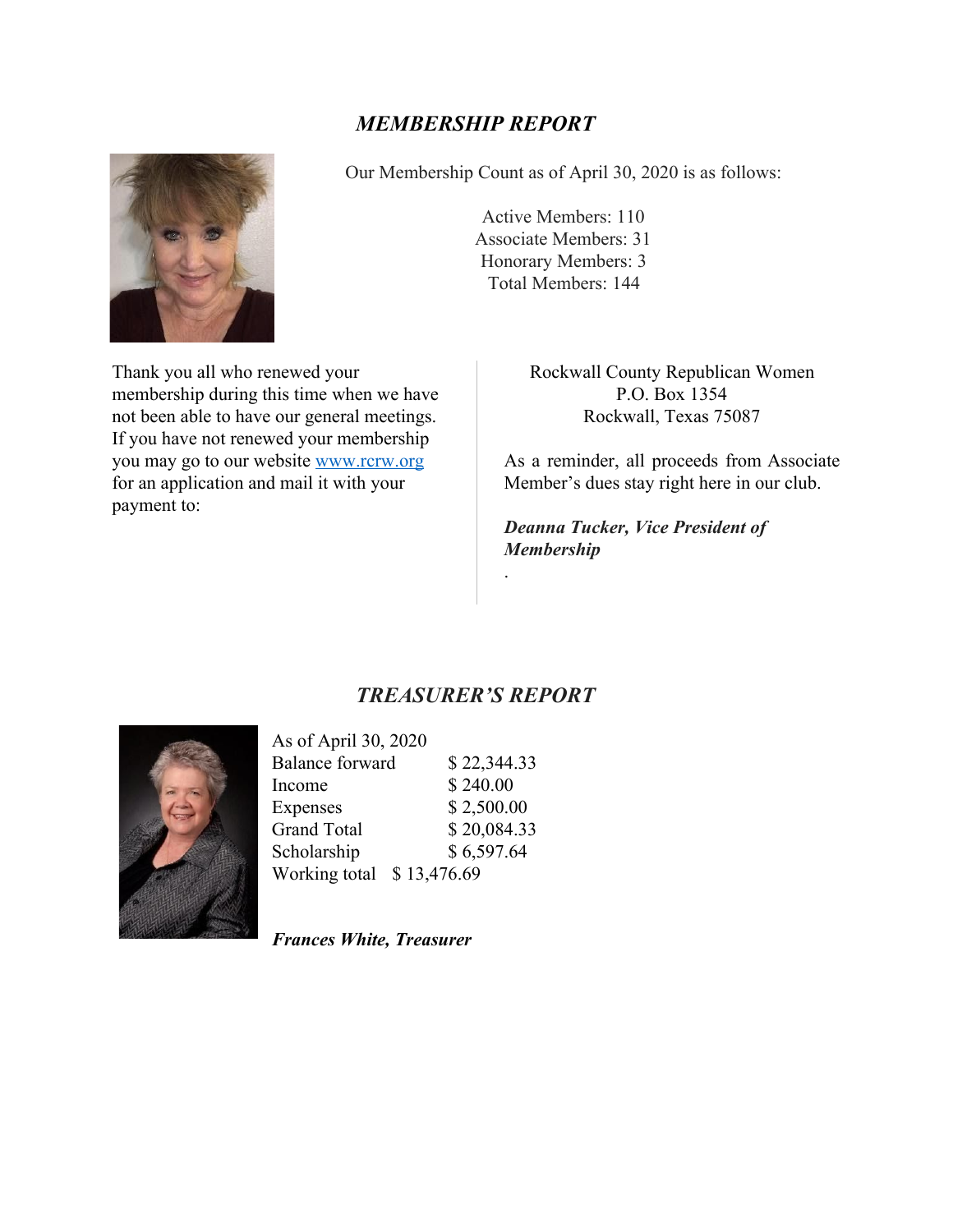### *CAMPAIGNS*



Please remember to track the hours you spend on supporting Republican Candidates and for our club. You may email me your volunteer hours at  $labandxray@gmail.com$ . Thank you to everyone that has already participated. Please contact me with questions or for more information via e-mail or 817-614-7361.

### **Republican Primary Runoff Elections:**

Early Voting: Monday**,** July 6, 2020 thru Friday, July 10, 2020 Election Day is Tuesday, July 14, 2020

Go to https://www.rockwallvotes.com/ to find your polling locations.

### *Conventions:*

Remember you must attend the County Convention in order to be a delegate at the State Convention.

The Rockwall County Republican Convention will take place on June 6, 2020 at Liberty Hall. Doors will open at 8:15 a.m. and the Convention will begin at 9:00 a.m.



The 2020 Texas State Republican Convention will be held July 16 – 18 in Houston at the George R. Brown Convention Center. **Registration is now Open!**

https://events.american-tradeshow.com/txgopfederal20

• To receive your credentials, you will present your confirmation email with the unique barcode, along with a Photo ID at the registration area in the exhibit hall at the convention center. You will be given your credentials, a program, and a souvenir convention bag.

• No paper tickets are issued; the barcode on your credentials will serve as your ticket to the event(s).

*Toni Felts, Vice President, Campaigns*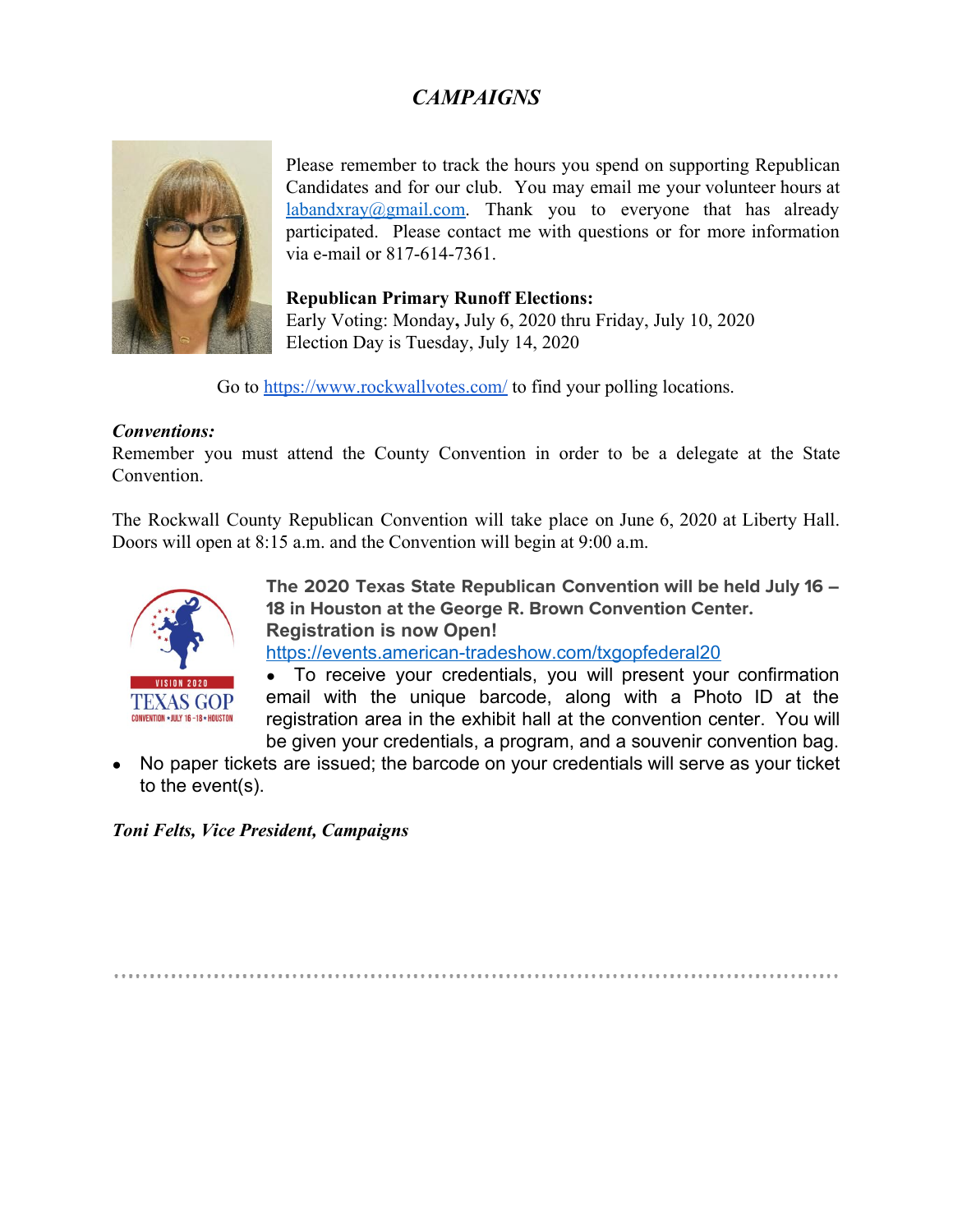### **RCRW SOCIAL TIME March Events**



June 16, 2020 – RCRW Happy Hour:  $6:00 \text{ P.M}$  until  $8:00$ P.M. at Rodeo Goat 2095 Summer Lee Drive, Rockwall, Texas 75032.

July 21, 2020 - RCRW Happy Hour: 6:00 P.M. until 8:00 P.M. location to be announced soon.

Don't forget to follow us on Facebook and like and share our posts!

*Alma McClintock, Social Chair*

## COMMUNITY OUTREACH



I hope that everyone has had a chance to go to Selah Creek's website and learn more about them. Selah Creek is a gospel-centered residential maternity home for women facing an unplanned or unsupported pregnancy. Through the sharing of the Gospel, discipleship and life planning, it is their goal to lead each resident to the Lord in a way that is real to her, resulting in lives changed for generations to come. For more information go to www.selahcreek.org.



# RCRW SCHOLARSHIPS

By Anna Campbell, Scholarship Chair

The RCRW Scholarship committee would like to present to you our 2020 RCRW Scholarship Recipients. I wanted to first thank the members of this year's scholarship committee.

> Anna Campbell Jerry Fisher Jennifer Jeffus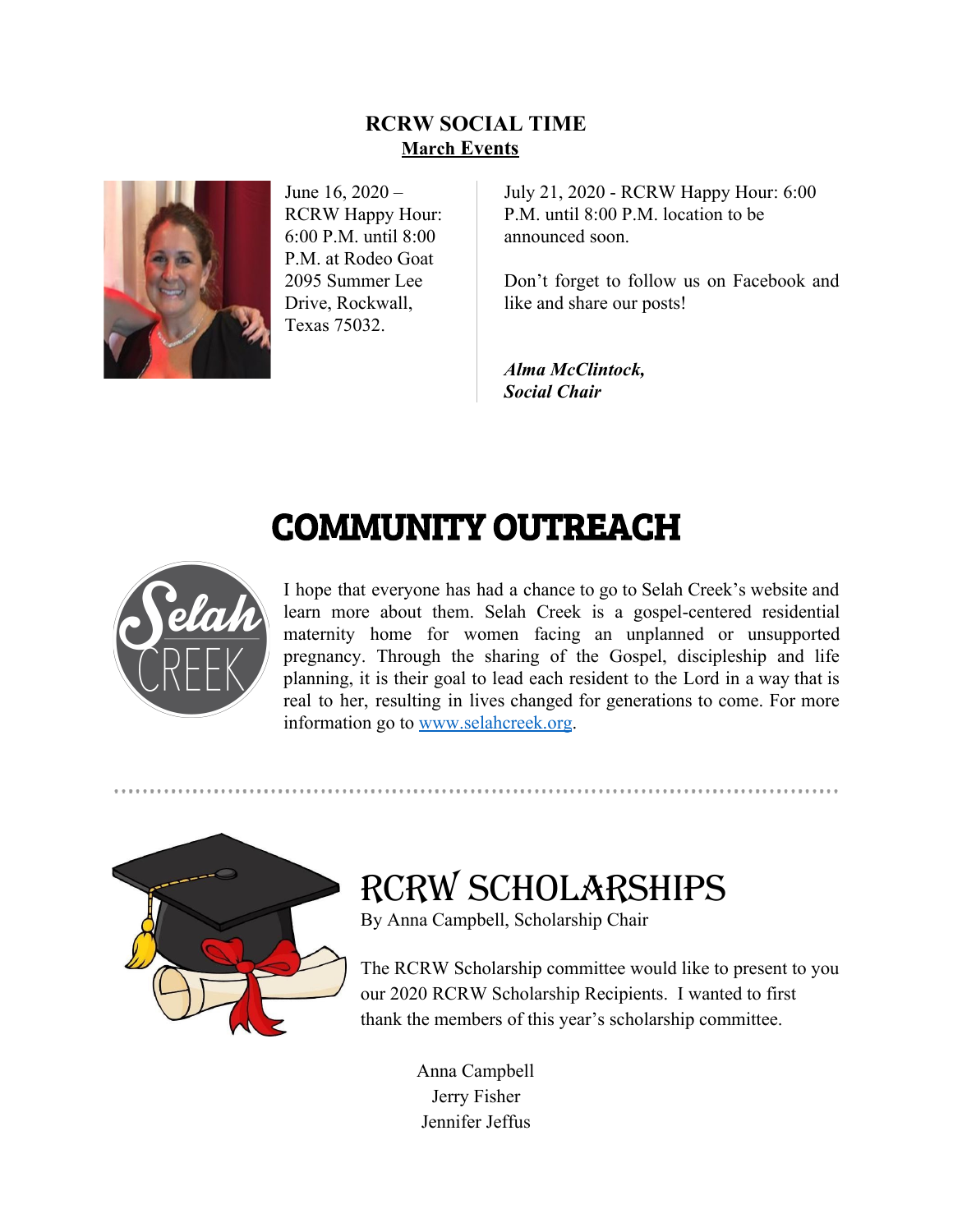Alma McClintock Jessica Metts Tiffany Miller Karen Myers Vicki Jolley

This year, our committee reviewed 124 scholarship applications. For those that are not familiar with our process, each young lady's application is rated using a rubric. The scores are tabulated and the top candidates are chosen. They are then notified and invited to interview.

On May 18th, we interviewed the top 14 candidates. We asked each of the young ladies the same questions and then scored the rubric. After all were interviewed, the top 2 were chosen. This process took our committee approximately 10 hours to review and interview the applicants. We did not take our task lightly.

Please allow me to present to you this year's Rockwall County Republican Women's scholarship recipients.

- **Desiree DeHart** is receiving an RCRW 2020 Scholarship in the amount of **\$3,000.00**.
- **Leslie Silva** is receiving an RCRW 2020 Scholarship in the amount of **\$3,000.00**.

Please take a few minutes to hear from each recipient. They were each asked to submit a video on...

*From the young voter's perspective… What's the biggest challenge facing our country today?*

We are proud of both of these outstanding young women.

**Desiree DeHart - Rockwall High School**

**Leslie Silva - Rockwall Heath High School**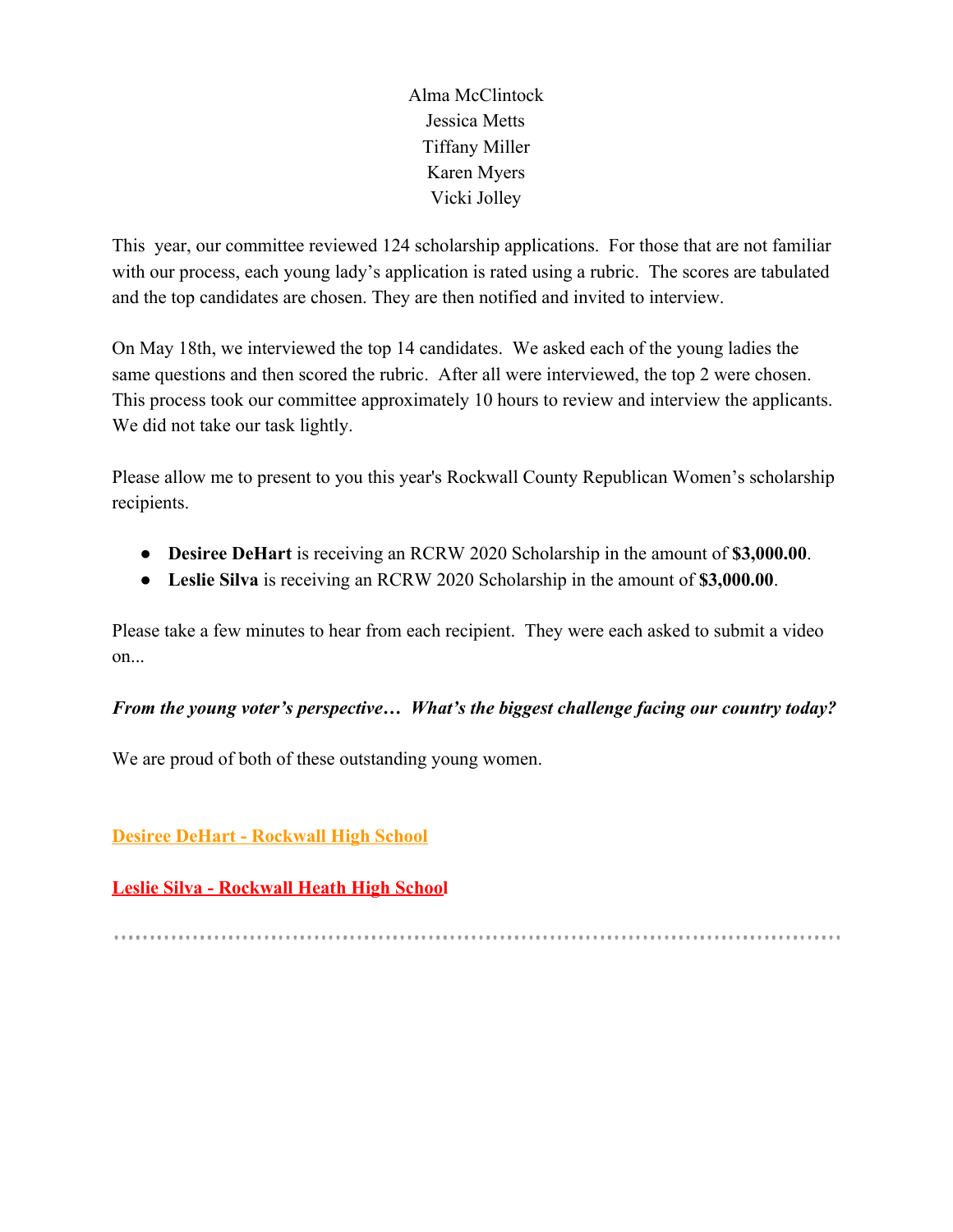

### **NATIONAL FEDERATION OF REPUBLICAN WOMEN**

Voter Roll Accuracy, Vote Verification Critical to Ensuring Reliability, Veracity

### **By Besa Martin, Chair NFRW Election Integrity Committee**

Due to the coronavirus pandemic, Democrats are pushing to allow voters to vote by non-traditional means (mail, online, etc.) that raise questions about security.

### **MONEY FOR STATES**

Recent legislation to combat the coronavirus impact originally included \$4 billion to states with requirements to send ballots to every voter on the rolls, and to provide same-day voter registration and online voting. President Trump signed the final bill with those requirements taken out and reduced the amount sent to states to \$400 million.

In the spirit of the decentralized government that our founders envisioned, the money will be sent to the states without the Democrats' conditions. But how will this money be spent by the states?

### **DANGERS**

In this time of social distancing and mandated emergency election procedures, there is a huge opportunity for elections to be stolen through unscrupulous agents. As top experts have written, elections will be compromised by fraudulent absentee ballots where voter rolls are full of unverified persons or ineligible voters. The key to cheating in elections is to exploit the system by adding votes that are virtually anonymous.

Consider that only last year, Los Angeles County agreed to correct the voter rolls after a lawsuit revealed there were approximately 1.5 million inactive/ineligible voters. Los Angeles County had not cleaned up the voter rolls in 20 years so the number of voters on the rolls was 112% of the county's adult population. A journalist in Florida tested this theory eight years ago when she mailed in three registrations and received a voter registration for one of her assumed names, and recently, after checking the Palm Beach County voter rolls, she found that false name still on the rolls.

Inaccurate rolls with fake or ineligible voters is a failure of election administrators in assuring valid election results. Other issues include ballots being stolen from mailboxes and voters being bullied by political operatives, which Hans von Spakovsky and J. Christian Adams recently recounted happening in Texas, Mississippi, and New York. Unfortunately, these bullies often live in the same neighborhood with their victims and hold political power; therefore, the victims are reluctant to tell how they are exploited.

The fraud and opportunity of elections being stolen is real. So what is the solution?

### **PROTECTION AGAINST CORRUPT ELECTIONS**

Frontline experts have outlined the following procedures that would make our elections more reliable and accurate. The spending of the \$400 million in the states should be for these items:

● **Voter Roll Accuracy**. The people included on voter rolls should be verified by election administrators. Voters should be eligible under the law.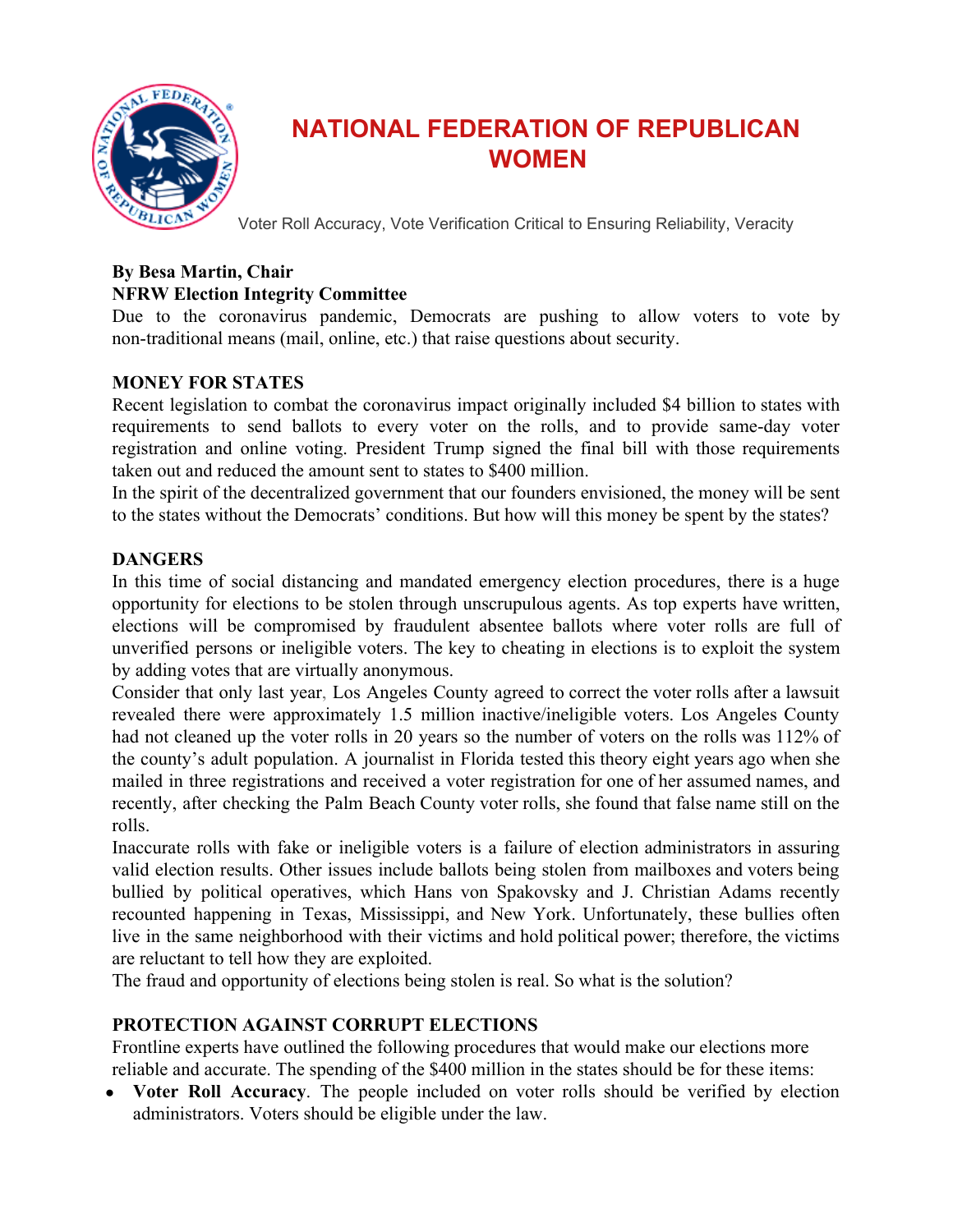● **Vote Verification**. Before sending out a ballot, the election administrators should mail out a vote request form to be signed by the registered voter. Then, after receiving a ballot, the election administrator should have a procedure in place to authenticate the mail-in ballot. This should include a U.S. Postal Service stamp noting the date the ballot is mailed back and a signature of the registered voter.

Let's protect our right to vote.



Hello Ladies,

I hear all of you are doing a wonderful job meeting this current National challenge. Thank you! Looking forward to VICTORY 2020 is daunting. There is ONE thing that we MUST be doing right now. We must get as many people registered to vote as possible. You may be wanting to call for that favorite candidate, but unless we have the votes, we can't get them elected. I strongly encourage you to take advantage of the VEP — Volunteer Engagement Project set up for TFRW and hop on one of our Red Dialer trainings for Voter Registration. They will be offered every Tuesday at 2:00pm and Thursday evening at 7:30pm.

Your President of your club should be in touch with the Victory Region Director for your area. They will provide the RSVP for the training. Each training is about one hour in length. It's excellent for beginners and those who may also desire a review session. If you have a Red Dialer account, you do not have to do another training. Just let your Regional Director know and they can assist with downloading the VEP Call List.

Ladies, at this very crucial time in our state, our nation, we have to be willing to step out of our comfort zone and TRY one of these trainings. This is an ideal time to 'tackle' the computer calls. It may be our only method of 'Getting Out the Vote' when Fall rolls around. The assistance and help that you will receive from the VEP team is incredible. Your 'comfort' level will greatly increase. Why VEP? There are many people asking you to jump on training calls, but VEP provides:

- One-on-one assistance (If it's through another team you may not have the individual help)
- VEP calls provide the needed data for the RPT Political team to provide to candidates
- Your work hours are shown and collected for you to turn in for Campaign Hours

• You may even actually have the opportunity to visit with a new volunteer who wants to join a local TFRW Club — It's already happened!

Thank you and many blessings!

Rhonda Lacy, Victory 2020 Chair - rhondajlacy@yahoo.com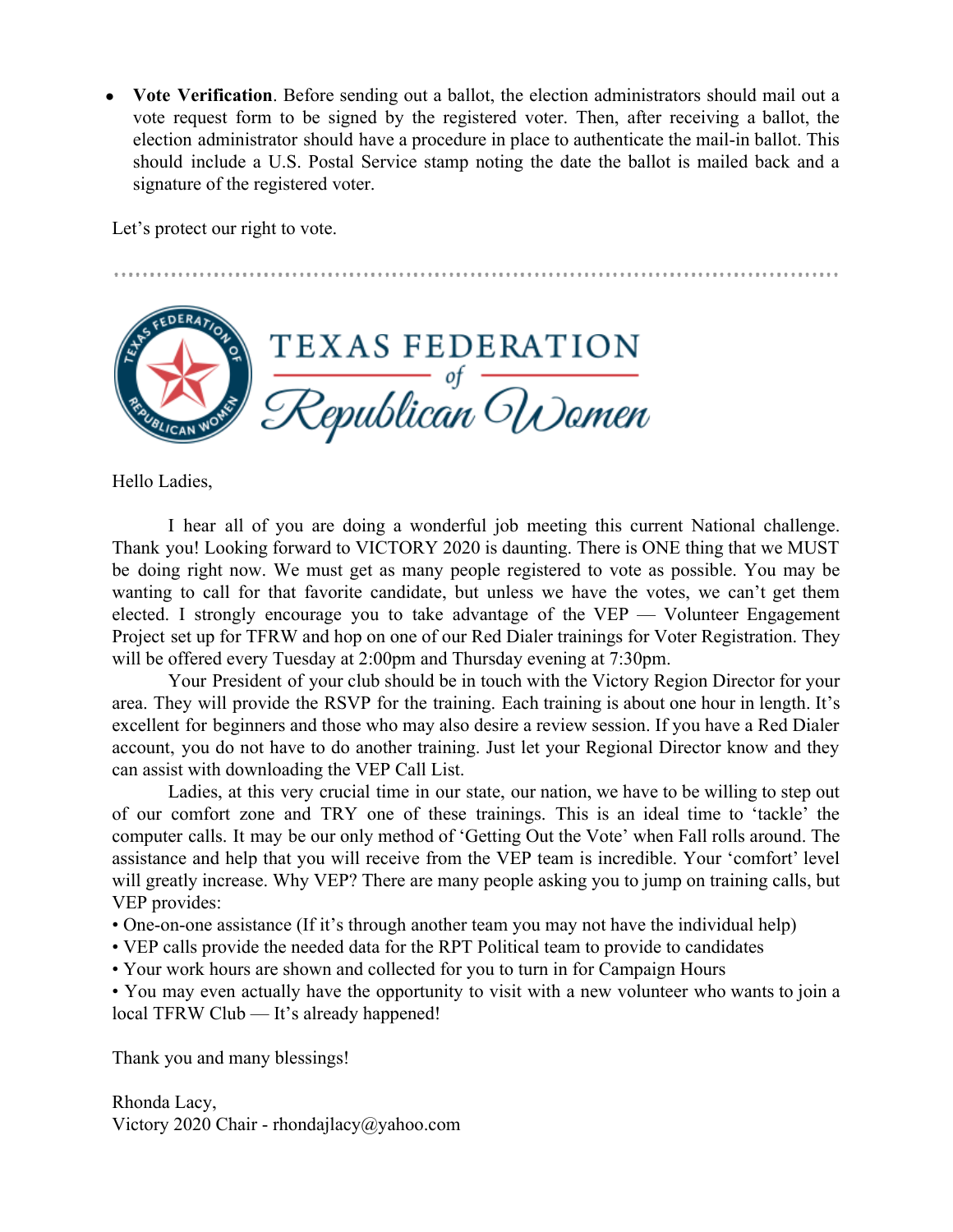### **CALENDAR**

### *Republican Events:*

June 3, 2020 - GOP Lunch Bunch: 11:45 A.M., at Luigi's Italian Cafe, 2002 S. Goliad Street, Rockwall, Texas 75087 cost is \$12.00.

June 6, 2020 - Rockwall County Republican Convention: 9:00 a.m. at Liberty Hall, 1111 E. Yellowjacket Lane, Rockwall, Texas 75087, for more information www.rockwallgop.org

June 8, 2020 – RCRW General Meeting: 6:30 P.M., guest speaker is Keenan Williams, Special Interest Director for Trump MAGA campaign, location and more information coming soon.

June 13, 2020 - Republican Men's Club Meeting: 8:00 A.M., at Harry Myers Community Building, guest speaker is to be announced, cost is \$9.00 if you eat breakfast.

June 16, 2020 – RCRW Happy Hour: 6:00 P.M. until 8:00 P.M. at Rodeo Goat 2095 Summer Lee Drive, Rockwall, Texas 75032.

July 1, 2020 - GOP Lunch Bunch: 11:45 A.M., at Luigi's Italian Cafe, 2002 S. Goliad Street, Rockwall, Texas 75087 cost is \$12.00.

July 11, 2020 - Republican Men's Club Meeting: 8:00 A.M., at Harry Myers Community Building, guest speaker is to be announced, cost is \$9.00 if you eat breakfast.

July 13, 2020 – RCRW General Meeting: 6:30 P.M., speaker and location information will be announced.

July 6, thru Friday, July 10, 2020 – Early voting for the Primary Runoff.

July 14, 2020 – Runoff Election Day.

July 16-18, 2020 - Republican Party of Texas State Convention: begins at 9:00 A.M. at the George R. Brown Convention Center, at 1001 Avenida de las Americas, Houston, Texas 77010. For more information go to https://www.texasgop.org.

July 21, 2020 – RCRW Happy Hour: 6:00 P.M. until 8:00 P.M. location to be announced.

### *Community Events: - Please see each website below for updated information.*

June 6, - September 26, 2020- Rockwall Farmer's Market: 8:00 A.M. until Noon downtown Rockwall.

July 18, 2020 – 2nd Annual Texas Pie Fest: 8:00 A.M. until 12:00 P.M. at Summerfiled at Tate Farms,